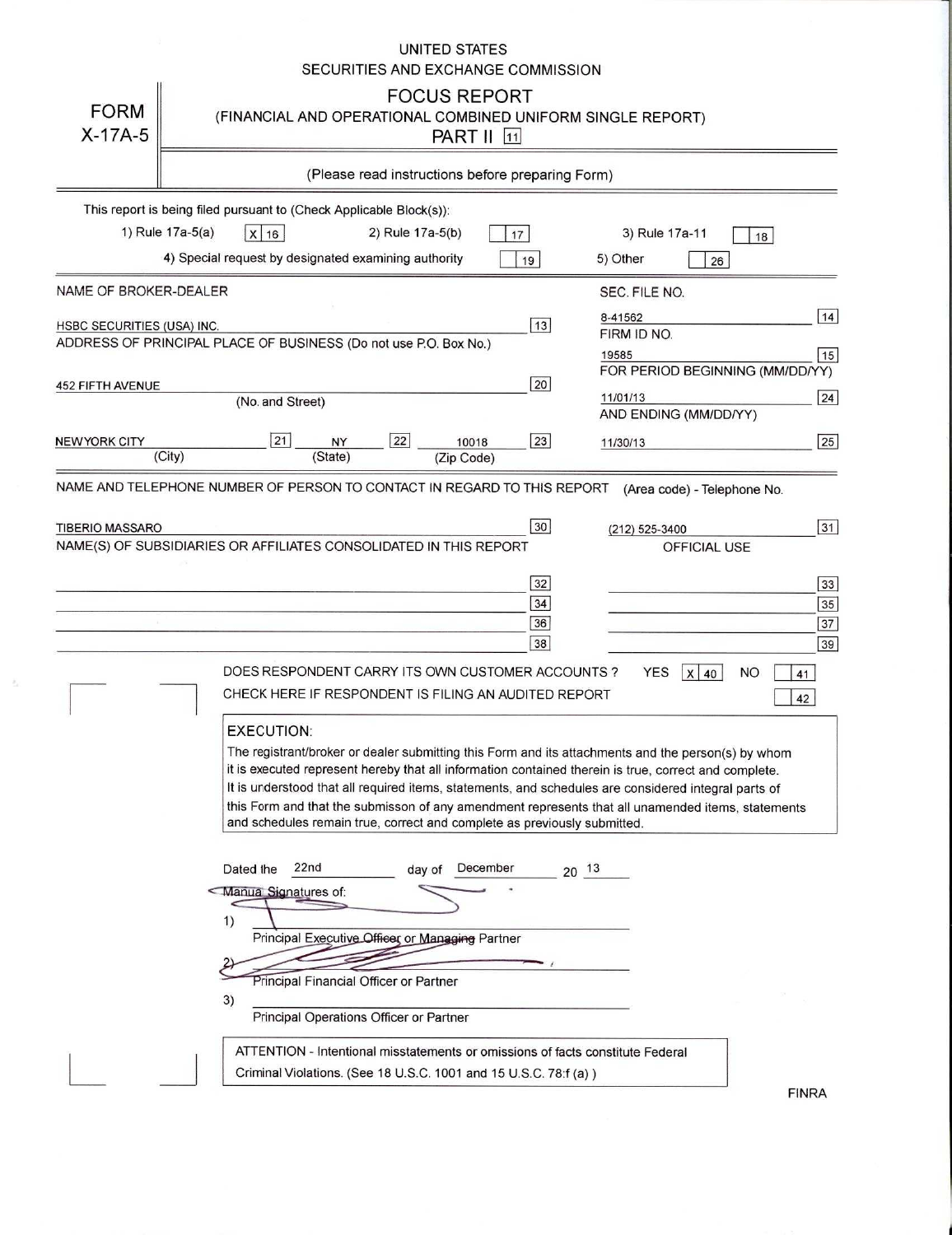## SUPPLEMENT TO FINANCIAL AND OPERATIONAL COMBINED UNIFORM SINGLE REPORT PART II

BROKER OR DEALER

HSBC SECURITIES (USA) INC.

11/30/13

as of

## STATEMENT OF SEGREGATION REQUIREMENTS AND FUNDS IN SEGREGATION FOR CUSTOMERS TRADING ON U.S. COMMODITY EXCHANGES

| SEGREGATION REQUIREMENTS (Section 4d(2) of the CEAct)                                       |                  |        |
|---------------------------------------------------------------------------------------------|------------------|--------|
| 1. Net ledger balance                                                                       |                  |        |
| \$<br>A. Cash                                                                               | 26,304,361 7010  |        |
| B. Securities (at market)                                                                   | 488,850,408 7020 |        |
| 2. Net unrealized profit (loss) in open futures contracts traded on a contract market       | 394,906,984 7030 |        |
| 3. Exchange traded options                                                                  |                  |        |
| A. Add market value of open option contracts purchased on a contract market                 | 72,180,917 7032  |        |
| B. Deduct market value of open option contracts granted (sold) on a contract market         | 36,579,040) 7033 |        |
| 4. Net equity (deficit) (add lines 1, 2, and 3)                                             | 945,663,630 7040 |        |
| 5. Accounts liquidating to a deficit and accounts with debit balances                       |                  |        |
| - gross amount<br>2,154,415<br>7045                                                         |                  |        |
|                                                                                             |                  |        |
| 497,551) 7047<br>Less: amount offset by customer owned securities                           | 1.656.864        | 7050   |
| \$<br>6. Amount required to be segregated (add lines 4 and 5)                               | 947,320,494      | 7060   |
|                                                                                             |                  |        |
| FUNDS IN SEGREGATED ACCOUNTS                                                                |                  |        |
| 7. Deposited in segregated funds bank accounts                                              |                  |        |
| A. Cash                                                                                     | 18,667,943       | 7070   |
| B. Securities representing investments of customers' funds (at market)                      | $\mathbf{0}$     | 7080   |
| C. Securities held for particular customers or option customers in lieu of cash (at market) | 53,305,597       | 7090   |
| 8. Margins on deposit with derivatives clearing organizations of contract markets           |                  |        |
| A. Cash<br>\$                                                                               | 22,111,137       | 7100   |
| B. Securities representing investments of customers' funds (at market)                      | 446,442,625      | 7110   |
| C. Securities held for particular customers or option customers in lieu of cash (at market) | 435,544,811      | 7120   |
| 9. Net settlement from (to) derivatives clearing organizations of contract markets          | (13, 271, 230)   | $7130$ |
| 10. Exchange traded options                                                                 |                  |        |
| A. Value of open long option contracts                                                      | 72,168,989 7132  |        |
| B. Value of open short option contracts                                                     | 36,510,064 7133  |        |
| 11. Net equities with other FCMs                                                            |                  |        |
| A. Net liquidating equity                                                                   | 30,568,268 7140  |        |
| B. Securities representing investments of customers' funds (at market)                      |                  | 7160   |
| C. Securities held for particular customers or option customers in lieu of cash (at market) |                  | 7170   |
| 12. Segregated funds on hand (describe:                                                     | $\Omega$         | 7150   |
| 13. Total amount in segregation (add lines 7 through 12)                                    | 1,029,028,076    | 7180   |
| \$<br>14. Excess (deficiency) funds in segregation (subtract line 6 from line 13)           | 81,707,582 7190  |        |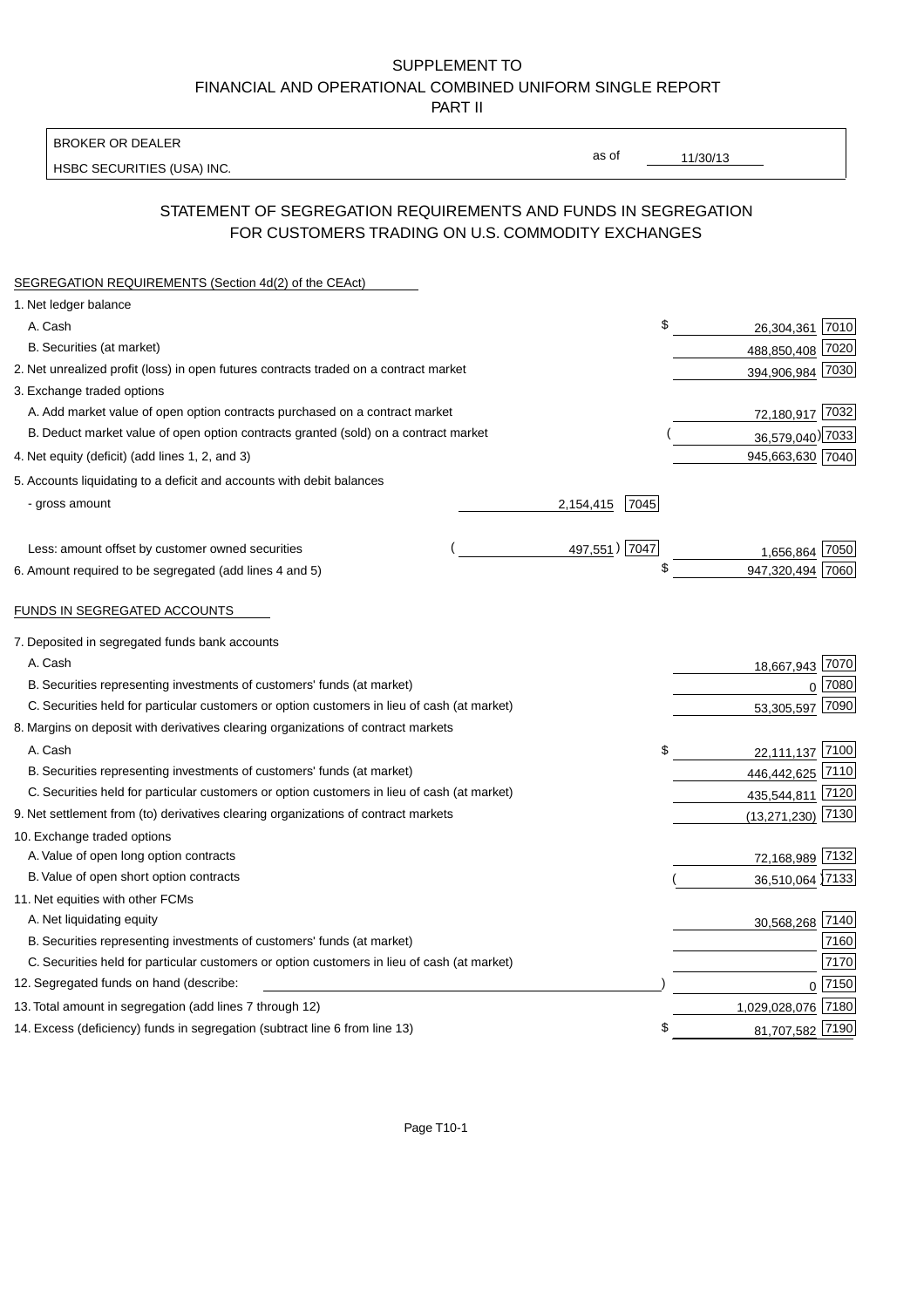# SUPPLEMENT TO FINANCIAL AND OPERATIONAL COMBINED UNIFORM SINGLE REPORT

PART II

 $\overline{1}$ 

| <b>BROKER OR DEALER</b> |                                                                | as of |                                        |           |
|-------------------------|----------------------------------------------------------------|-------|----------------------------------------|-----------|
|                         | HSBC SECURITIES (USA) INC.                                     |       | 11/30/13                               |           |
|                         | STATEMENT OF SEGREGATION REQUIREMENTS AND FUNDS IN SEGREGATION |       | FOR CUSTOMERS' DEALER OPTIONS ACCOUNTS |           |
|                         | 1. Amount required to be segregated in accordance              |       |                                        |           |
|                         | with Commission regulation 32.6                                |       | \$                                     | 7200<br>0 |
|                         | 2. Funds in segregated accounts                                |       |                                        |           |
|                         | A. Cash                                                        | \$    | 7210<br>0                              |           |
|                         | B. Securities (at market)                                      |       | 0 7220                                 |           |
|                         | C. Total                                                       |       |                                        | 7230<br>U |
|                         | 3. Excess (deficiency) funds in segregation                    |       |                                        |           |
|                         | (subtract line 2.C from line 1)                                |       |                                        | 0 7240    |
|                         |                                                                |       |                                        |           |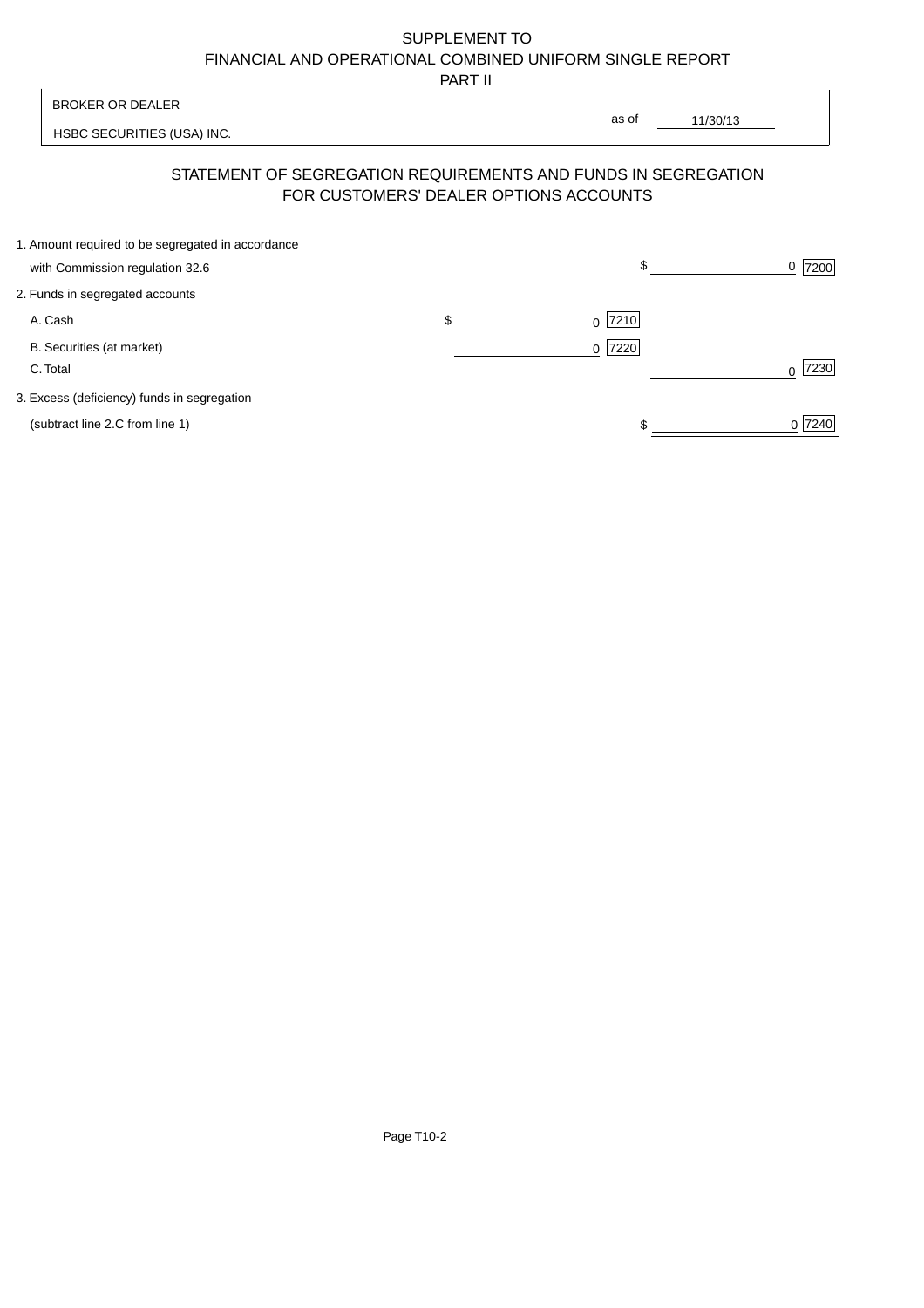# FINANCIAL AND OPERATIONAL COMBINED UNIFORM SINGLE REPORT SUPPLEMENT TO

PART II

HSBC SECURITIES (USA) INC.

BROKER OR DEALER

11/30/13 as of

### STATEMENT OF SECURED AMOUNTS AND FUNDS HELD IN SEPARATE ACCOUNTS FOR FOREIGN FUTURES AND FOREIGN OPTIONS CUSTOMERS PURSUANT TO COMMISSION REGULATION 30.7

#### FOREIGN FUTURES AND FOREIGN OPTIONS SECURED AMOUNTS - SUMMARY

I. Check the appropriate box to identify the amount shown on line 1. below.

| 7300                                                   | Secured amounts in only U.S. - domiciled customers' accounts                                                                                                         |    |                     |
|--------------------------------------------------------|----------------------------------------------------------------------------------------------------------------------------------------------------------------------|----|---------------------|
| 7310                                                   | Secured amounts in U.S. and foreign - domiciled customers' accounts                                                                                                  |    |                     |
| 7320<br>X                                              | Net liquidating equities in all accounts of customers<br>trading on foreign boards of trade                                                                          |    |                     |
| 7330                                                   | Amount required to be set aside pursuant to law, rule<br>or regulation of a foreign government or a rule of a<br>self-regulatory organization authorized thereunder. |    |                     |
| accounts since the last financial report it filed?     | II. Has the FCM changed the method of calculating the amount to be set aside in separate                                                                             |    |                     |
| 7340<br>Yes                                            | If yes, explain the change below                                                                                                                                     |    |                     |
| 7350<br>No<br>X                                        |                                                                                                                                                                      |    |                     |
|                                                        |                                                                                                                                                                      |    |                     |
| 1. Amount to be set aside in separate section          |                                                                                                                                                                      |    |                     |
| 30.7 accounts                                          |                                                                                                                                                                      | \$ | 7360<br>89,082,468  |
| 2. Total funds in separate section 30.7 accounts       |                                                                                                                                                                      |    |                     |
| (page T10-4, line 8)                                   |                                                                                                                                                                      |    | 7370<br>108,284,194 |
| 3. Excess (deficiency) - (subtract line 1 from line 2) |                                                                                                                                                                      | S  | 19,201,726 7380     |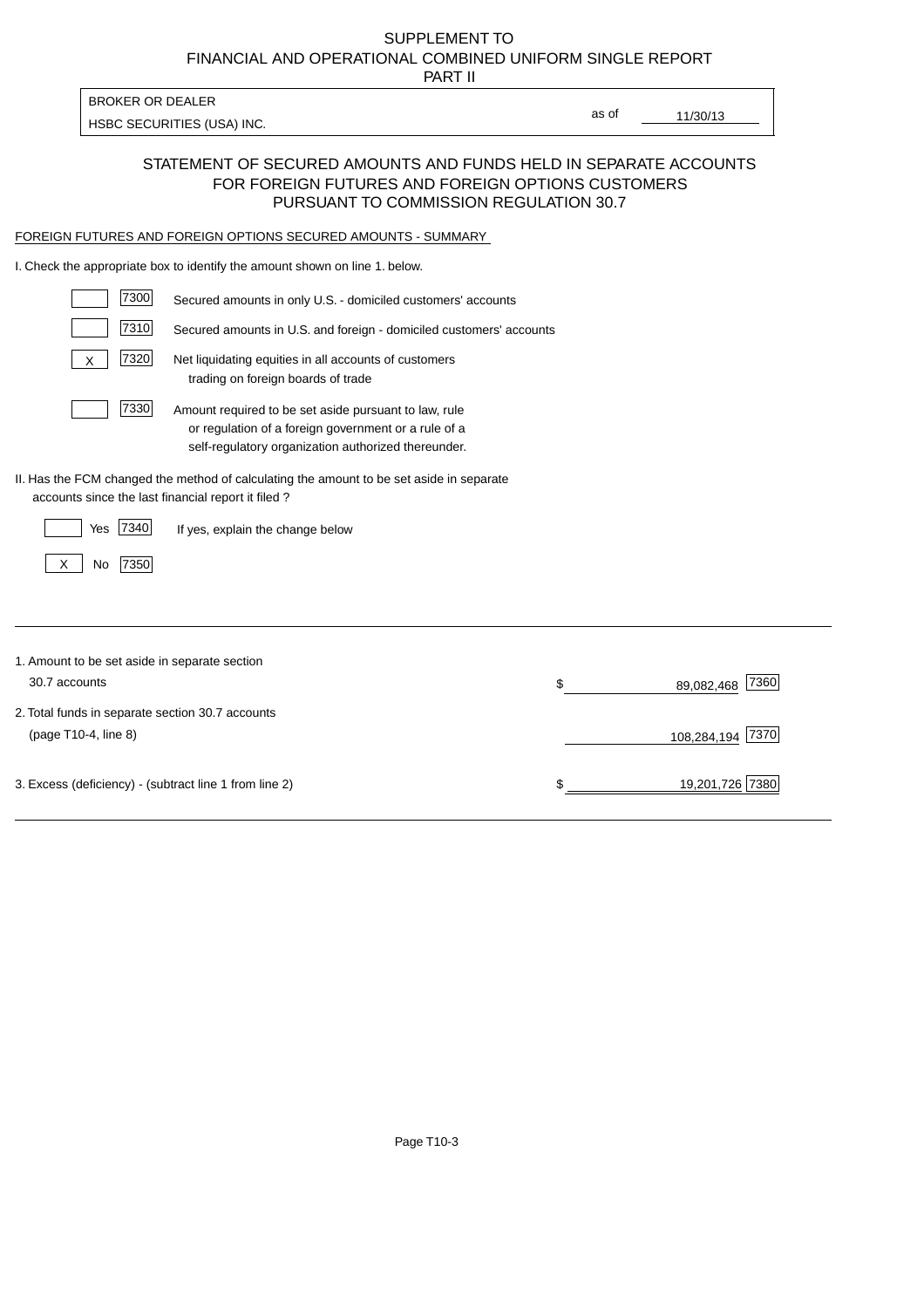### SUPPLEMENT TO

FINANCIAL AND OPERATIONAL COMBINED UNIFORM SINGLE REPORT

PART II

#### BROKER OR DEALER

HSBC SECURITIES (USA) INC.

11/30/13 as of

### STATEMENT OF SECURED AMOUNTS AND FUNDS HELD IN SEPARATE ACCOUNTS FOR FOREIGN FUTURES AND FOREIGN OPTIONS CUSTOMERS PURSUANT TO COMMISSION REGULATION 30.7

#### FUNDS DEPOSITED IN SEPARATE REGULATION 30.7 ACCOUNTS

| 1. Cash in banks                                                          |                       |                  |
|---------------------------------------------------------------------------|-----------------------|------------------|
| A. Banks located in the United States                                     | \$<br>2,204,449 7500  |                  |
| B. Other banks designated by the Commission                               |                       |                  |
| 7510<br>Name(s):<br><b>HARRIS TRUST</b>                                   | 11,016,592 7520 \$    | 13,221,041 7530  |
| 2. Securities                                                             |                       |                  |
| A. In safekeeping with banks located in the United States                 | \$<br>22,664,494 7540 |                  |
| B. In safekeeping with other banks designated by the Commission           |                       |                  |
| 7550<br>Name(s):<br><b>HARRIS TRUST</b>                                   | $0$  7560             | 22,664,494 7570  |
| 3. Equities with registered futures commission merchants                  |                       |                  |
| A. Cash                                                                   | \$<br>$0$ 7580        |                  |
| <b>B.</b> Securities                                                      | 0 7590                |                  |
| C. Unrealized gain (loss) on open futures contracts                       | $0$ 7600              |                  |
| D. Value of long option contracts                                         | $0$ 7610              |                  |
| E. Value of short option contracts                                        | $0$ ) 7615            | 0 7620           |
| 4. Amounts held by clearing organizations of foreign boards of trade      |                       |                  |
| Name(s):<br>7630                                                          |                       |                  |
| A. Cash                                                                   | \$<br>7640            |                  |
| <b>B.</b> Securities                                                      | 7650                  |                  |
| C. Amount due to (from) clearing organizations - daily variation          | 7660                  |                  |
| D. Value of long option contracts                                         | 7670                  |                  |
| E. Value of short option contracts                                        | $\vert 7675 \vert$    | 7680             |
| 5. Amounts held by members of foreign boards of trade<br>Name(s):<br>7690 |                       |                  |
| A. Cash                                                                   | \$<br>41,468,486 7700 |                  |
| <b>B.</b> Securities                                                      | 14,111,775 7710       |                  |
| C. Unrealized gain (loss) on open futures contracts                       | 16,818,398 7720       |                  |
| D. Value of long option contracts                                         | $0$  7730             |                  |
| E. Value of short option contracts                                        | $_0$ ) 7735           | 72,398,659 7740  |
| 6. Amounts with other depositories designated by a foreign board of trade |                       |                  |
| 7750<br>Name(s):                                                          |                       | 0 7760           |
| 7. Segregated funds on hand (describe:                                    |                       | 0 7765           |
| 8. Total funds in separate section 30.7 accounts (to page T10-3 line 2)   |                       | 108,284,194 7770 |
|                                                                           |                       |                  |

a separate schedule detailing the obligations shown on each such line. A. If any securities shown are other than the types of securities referred to in CFTC Regulation 1.25, attach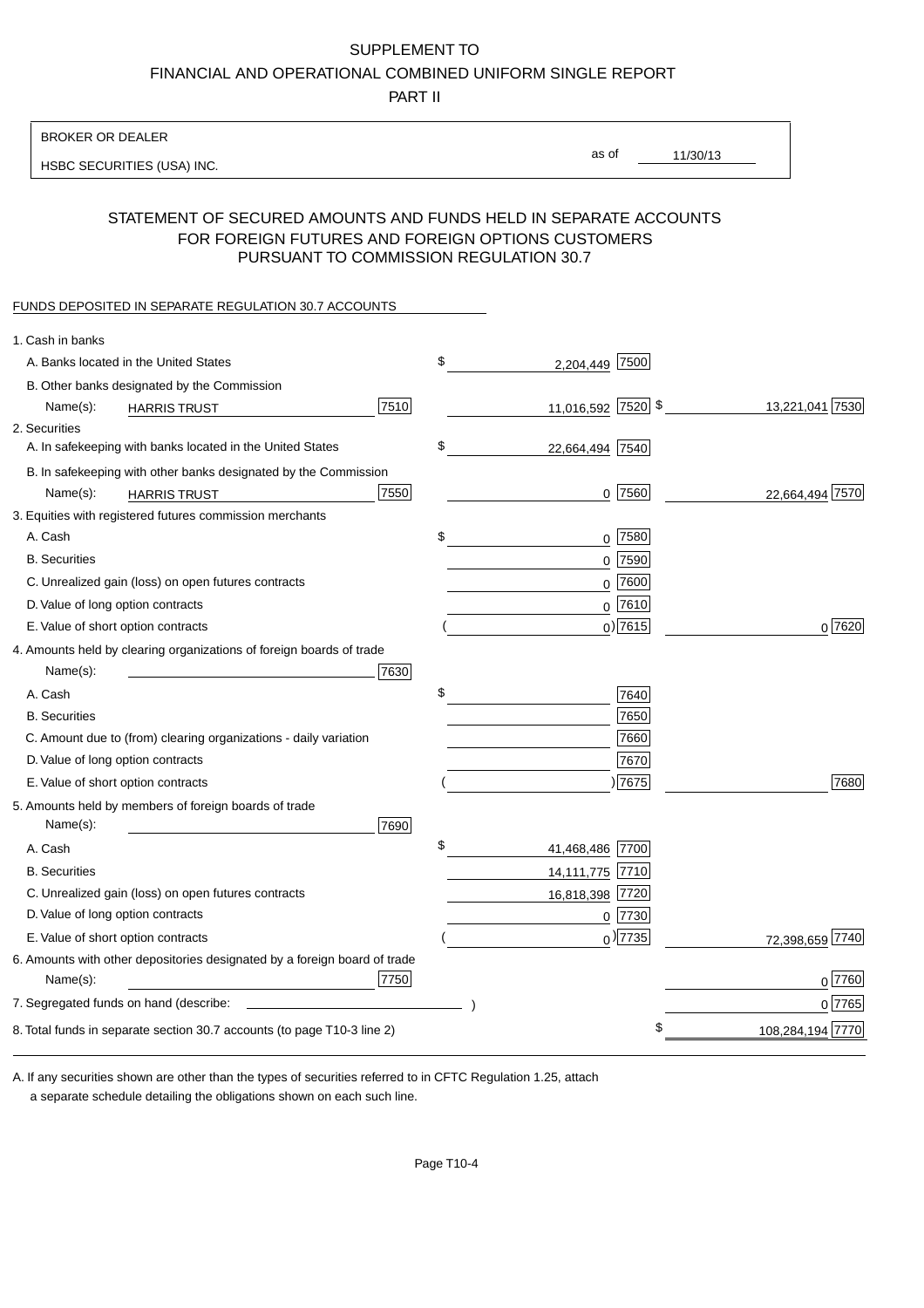## SUPPLEMENT TO FINANCIAL AND OPERATIONAL COMBINED UNIFORM SINGLE REPORT PART II

BROKER OR DEALER

HSBC SECURITIES (USA) INC.

11/30/13

as of

## STATEMENT OF SEQUESTRATION REQUIREMENTS AND FUNDS IN CLEARED OTC DERIVATIVES SEQUESTERED ACCOUNTS

| CLEARED OTC DERIVATIVES CUSTOMER REQUIREMENTS                                                     |              |      |                           |
|---------------------------------------------------------------------------------------------------|--------------|------|---------------------------|
| 1. Net ledger balance                                                                             |              |      |                           |
| A. Cash                                                                                           |              |      | \$<br>8500<br>86,559,526  |
| B. Securities (at market)                                                                         |              |      | 99,536,802 8510           |
| 2. Net unrealized profit (loss) in open cleared OTC derivatives                                   |              |      | $(44, 758, 461)$ 8520     |
| 3. Cleared OTC derivatives options                                                                |              |      |                           |
| A. Market value of open cleared OTC derivatives option contracts purchased                        |              |      | 0   8530                  |
| B. Market value of open cleared OTC derivatives option contracts granted (sold)                   |              |      | $0$ ) 8540                |
| 4. Net equity (deficit) (add lines 1, 2 and 3)                                                    |              |      | \$<br>141,337,867 8550    |
| 5. Accounts liquidating to a deficit and accounts with debit balances                             |              |      |                           |
| - gross amount                                                                                    | \$<br>19,532 | 8560 |                           |
| Less: amount offset by customer owned securities                                                  | 19,532) 8570 |      | 0 8580                    |
| 6. Amount required to be sequestered for cleared OTC derivatives customers                        |              |      |                           |
| (add lines 4 and 5)                                                                               |              |      | \$<br>8590<br>141,337,867 |
| FUNDS IN CLEARED OTC DERIVATIVES CUSTOMER SEQUESTERED ACCOUNTS                                    |              |      |                           |
| 7. Deposited in cleared OTC derivatives customer sequestered accounts at banks                    |              |      |                           |
| A. Cash                                                                                           |              |      | \$<br>10,250,420 8600     |
| B. Securities representing investment of customers' funds (at market)                             |              |      | 0 8610                    |
| C. Securities held for particular customers or option customers in lieu of cash (at market)       |              |      | 8620<br>10,516,387        |
| 8. Margins on deposit with derivatives clearing organizations in cleared OTC derivatives customer |              |      |                           |
| sequestered accounts                                                                              |              |      |                           |
| A. Cash                                                                                           |              |      | 85,408,155 8630           |
| B. Securities representing investment of customers' funds (at market)                             |              |      | 0   8640                  |
| C. Securities held for particular customers or option customers in lieu of cash (at market)       |              |      | 89,020,415 8650           |
| 9. Net settlement from (to) derivatives clearing organizations                                    |              |      | 8660<br>2,255,011         |
| 10. Cleared OTC derivatives options                                                               |              |      |                           |
| A. Value of open cleared OTC derivatives long option contracts                                    |              |      | 0 8670                    |
| B. Value of open cleared OTC derivatives short option contracts                                   |              |      | $0$ 8680                  |
| 11. Net equities with other FCMs                                                                  |              |      |                           |
| A. Net liquidating equity                                                                         |              |      | 0 8690                    |
| B. Securities representing investment of customers' funds (at market)                             |              |      | $0$ 8700                  |
| C. Securities held for particular customers or option customers in lieu of cash (at market)       |              |      | $0 \overline{8710}$       |
| 12. Cleared OTC derivatives customer funds on hand                                                |              |      | $0 \overline{8715}$       |
| 13. Total amount in sequestration (add lines 7 through 12)                                        |              |      | \$<br>197,450,388 8720    |
| 14. Excess (deficiency) funds in sequestration (subtract line 6 from line 13)                     |              |      | \$<br>8730<br>56,112,521  |